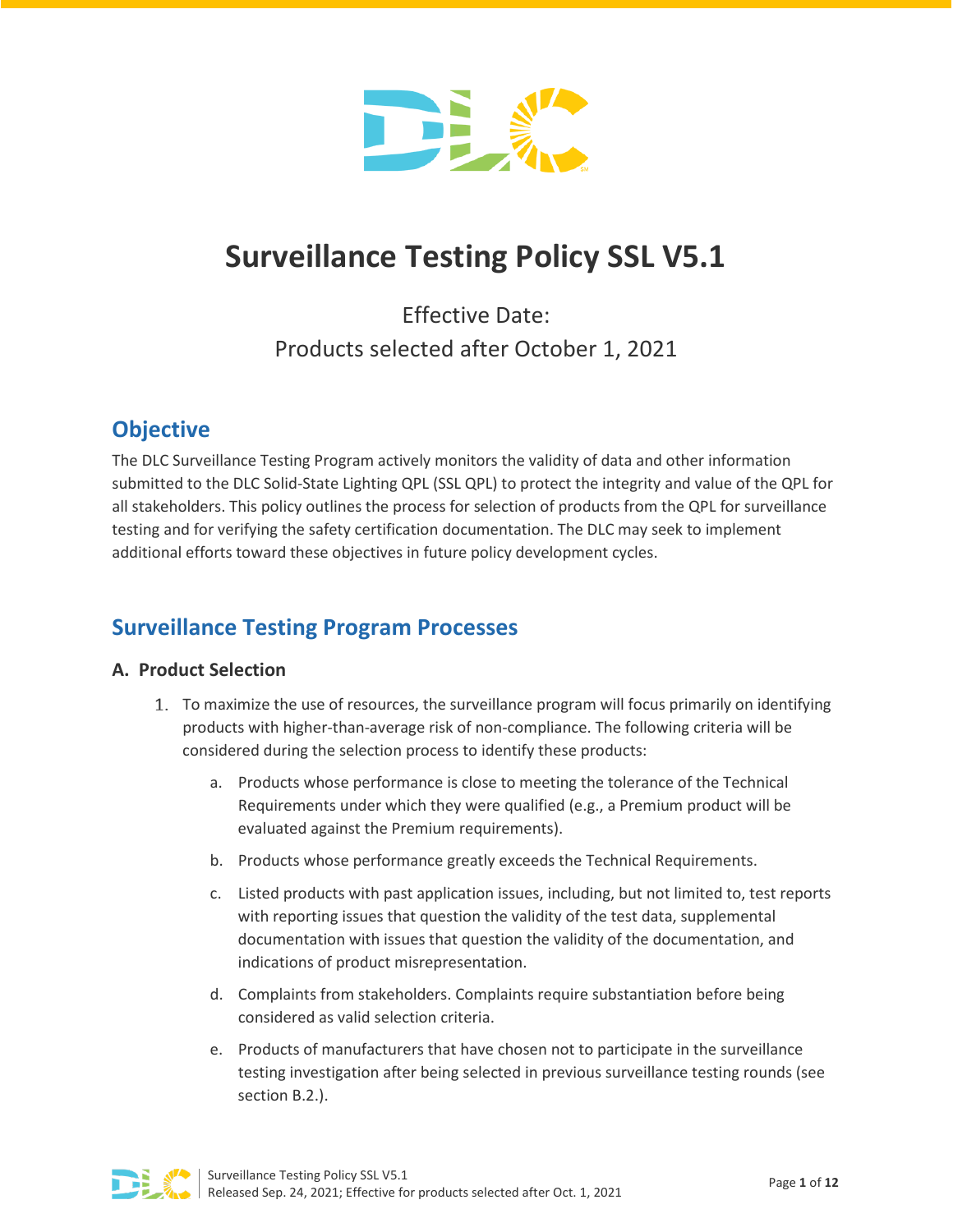- f. Products of manufacturers that have a history of failing results from previous surveillance testing rounds.
- g. Products randomly selected from the QPL.
- The frequency and the number of products selected through the Surveillance Testing Program for each round of testing is at the sole discretion of the DLC. Product selection may focus on one of the criteria above or several. Regardless of the selection criteria, the metrics reported in the testing will remain constant, depending on the type of test ordered (integrating sphere/goniophotometer).
- As always, manufacturers may voluntarily delist their products from the QPL at any time without penalty. In relation to the Surveillance Testing Program, this delisting must occur *prior* to being selected for testing to avoid potential consequences. Please email [applications@designlights.org](mailto:applications@designlights.org) for more information on delisting products.

Manufacturers should factor in their product performance data and possible risk for failure to determine if voluntarily removing products from the QPL prior to being selected is appropriate. For example, products that qualified using tolerances to meet the Technical Requirements may carry a higher risk of not meeting the Technical Requirements during surveillance testing.

- If a product and/or component necessary for testing is not available for procurement at the time of selection (i.e., it is no longer for sale/manufactured), it will be considered declining to participate. Exceptions will be considered for made-to-order products. Products that are no longer sold should be proactively removed from the QPL by the manufacturer.
- Products cannot be subject to "double jeopardy". If a product has been tested and passes through the Surveillance Testing Program and has not been updated in any manner, it will not be selected again.
- Manufacturers who have three selections (or more) that all yield passing results within two consecutive rounds of surveillance testing will be granted an exemption from selection during the following round. This temporary exemption is estimated to last approximately 6-12 months and applies to the verification of product performance only – not safety certification.
- 7. Both original equipment manufacturer (OEM) and private labeled products are eligible for selection. All manufacturers, OEM and private labeler alike, are responsible for the data on the QPL associated with their products.

# **B. Notification to Selected Manufacturer**

The DLC will notify the selected manufacturer by email using the contact information provided in the DLC Application Portal. If a given manufacturer account has multiple users, all users registered to the account will be notified. If a selection is accepted, only the manufacturer-designated contacts will be contacted for the remainder of that selection.

The selected manufacturer will have ten business days from the date of notification to respond to the selection email. Selected manufacturers have two options in responding: accept the selection

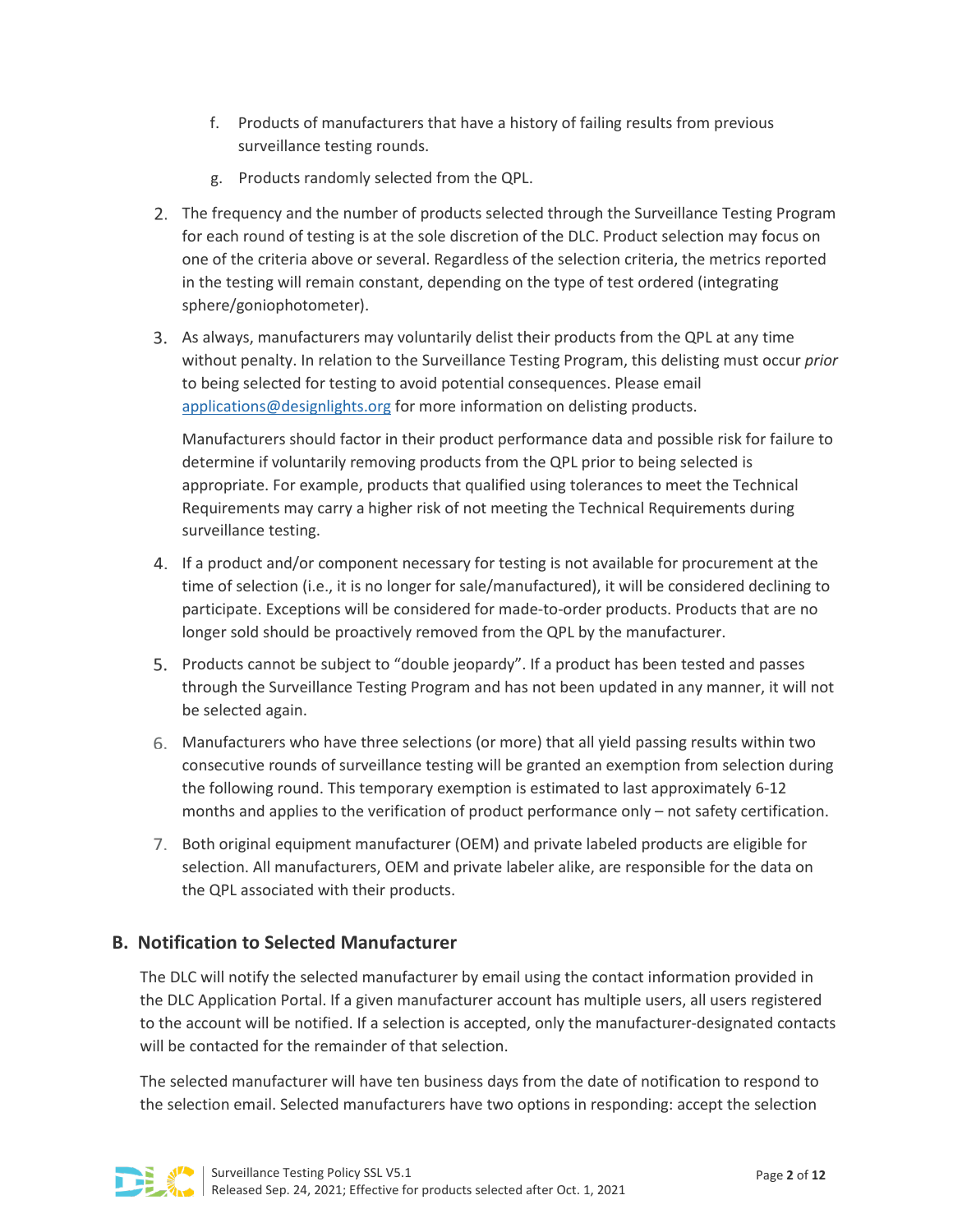and continue with the surveillance testing process, or decline the selection, which will result in the selected product and associated products being removed from the QPL. Se[e Section F](#page-7-0) for further details.

If no response is received within ten business days, or if there is no anticipated action taken by the manufacturer as determined by the DLC, the selected product and associated products will be delisted. See [Section F](#page-7-0) for further details. Selected manufacturers may seek additional information about the selection during this ten-day period; however, action will be taken on the tenth day of the period.

- 1. Accepting the Selection
	- a. If the selected manufacturer agrees to move forward, the investigation will begin.
	- b. Accepting the selection indicates that the product can be procured within a reasonable timeframe (eight weeks unless otherwise agreed upon with the DLC at the time of acceptance).
- 2. Declining the Selection
	- a. The selected manufacturer has the option to decline to participate, which will result in the product and all associated products being removed from the QPL. For further information on consequences, see [Section F.](#page-7-0)

## **C. Invoice and Procurement**

Products undergoing investigation will remain confidential between the selected manufacturer, testing lab, and the DLC. Outside parties, including other manufacturers, distributors, and other end users will not have access to investigation information. DLC Member utilities may have access to limited information.

- 1. Invoicing
	- a. After the DLC receives completed acceptance documentation, an invoice will be sent to the manufacturer to cover surveillance program costs.
	- b. If the invoice is not paid within 30 days, the product, as well as any associated products, will be removed from the QPL. See [Section F](#page-7-0) for further information on consequences. Any issues paying within the allotted timeframe must be discussed with the DLC upon receipt of the invoice.
	- c. Procurement information will not be sent until the invoice for that selection has been paid and processed.
	- d. Manufacturers opting for a wire transfer must pay the fees associated with the transfer of funds.
- 2. Product Procurement
	- a. The DLC may procure products from any number of sources, but will primarily procure directly from the manufacturer.

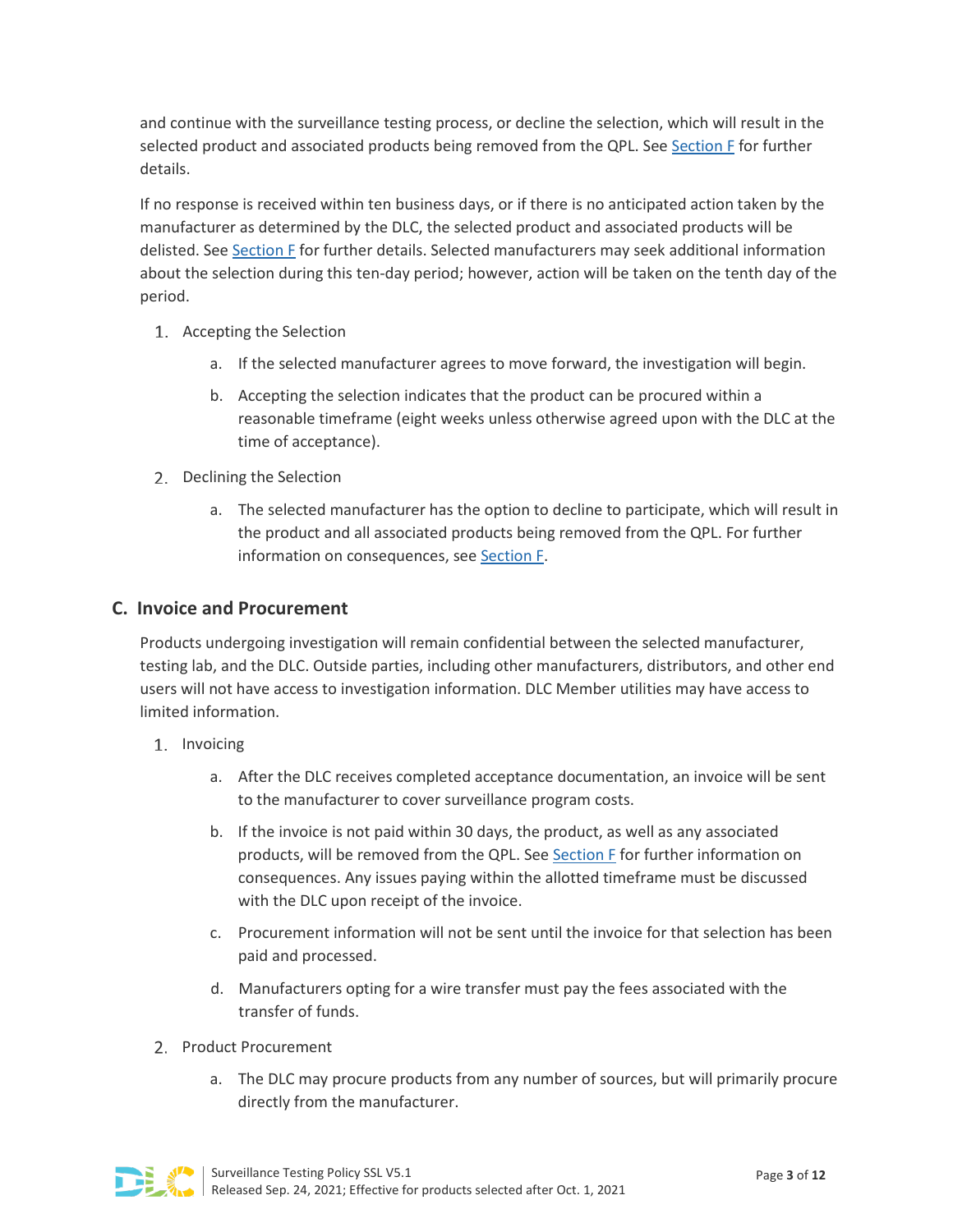- b. The number of samples required for surveillance testing will be equivalent to the number needed in the original qualification testing, unless otherwise stated.
- If chosen, manufacturers are required to supply the product as it would be supplied to a customer. It should be identical to what a customer would receive and go through the same internal processes. Supplying a sample(s) which does not meet these criteria may result in the selected product being found non-compliant (with associated consequences).
	- a. Samples used for surveillance testing shall not be the same samples tested and submitted previously for qualification.
	- b. Product prototypes or "engineering samples" may not be used for surveillance testing.
- <span id="page-3-0"></span>Any components required between the mains and the product (such as a ballast for a UL Type A linear replacement lamp, a stepdown transformer, Option B reference housing, etc.), must also be supplied to the lab by the selected manufacturer during the procurement phase . To minimize confusion, these components should be shipped at the same time as the product.
- Products are expected to be shipped within eight weeks of procurement information being sent. Products expected to take more than eight weeks must be disclosed to the DLC at the time of accepting the selection, and an explanation must be provided. In certain cases, a substitution may be allowed at the sole discretion of the DLC surveillance team.
- An OEM who does not stock the product or does not otherwise have the samples required for testing may arrange (of their own accord) to have the equivalent model from one of their private labelers procured and tested instead. Given the same scenario, private labelers may also have the equivalent OEM product procured and tested instead. In either case, the selected manufacturer must inform the surveillance testing team prior to, or within five business days of, receiving procurement information. The DLC will confirm that this is acceptable, pending review of the Private Label Agreements on file from original DLC qualification.
- Manufacturers must select one of two options for their product after testing is complete:
	- a. The product is returned (at manufacturer expense).
	- b. The product is destroyed and discarded by the laboratory.

If an option is not specified by the time testing is complete, the DLC reserves the right to dispose of the product.

# **D. Product Testing and Evaluation**

#### **Product Testing Procedures**

1. Testing will be conducted only by pre-approved labs contracted by the DLC for surveillance testing. Approved laboratories were determined by responding to a request for proposal (RFP) issued by the DLC. Specific lab locations will be chosen for any individual investigation at the DLC's discretion. Factors may include proximity (for shipping purposes), availability of a particular reference housing, etc.

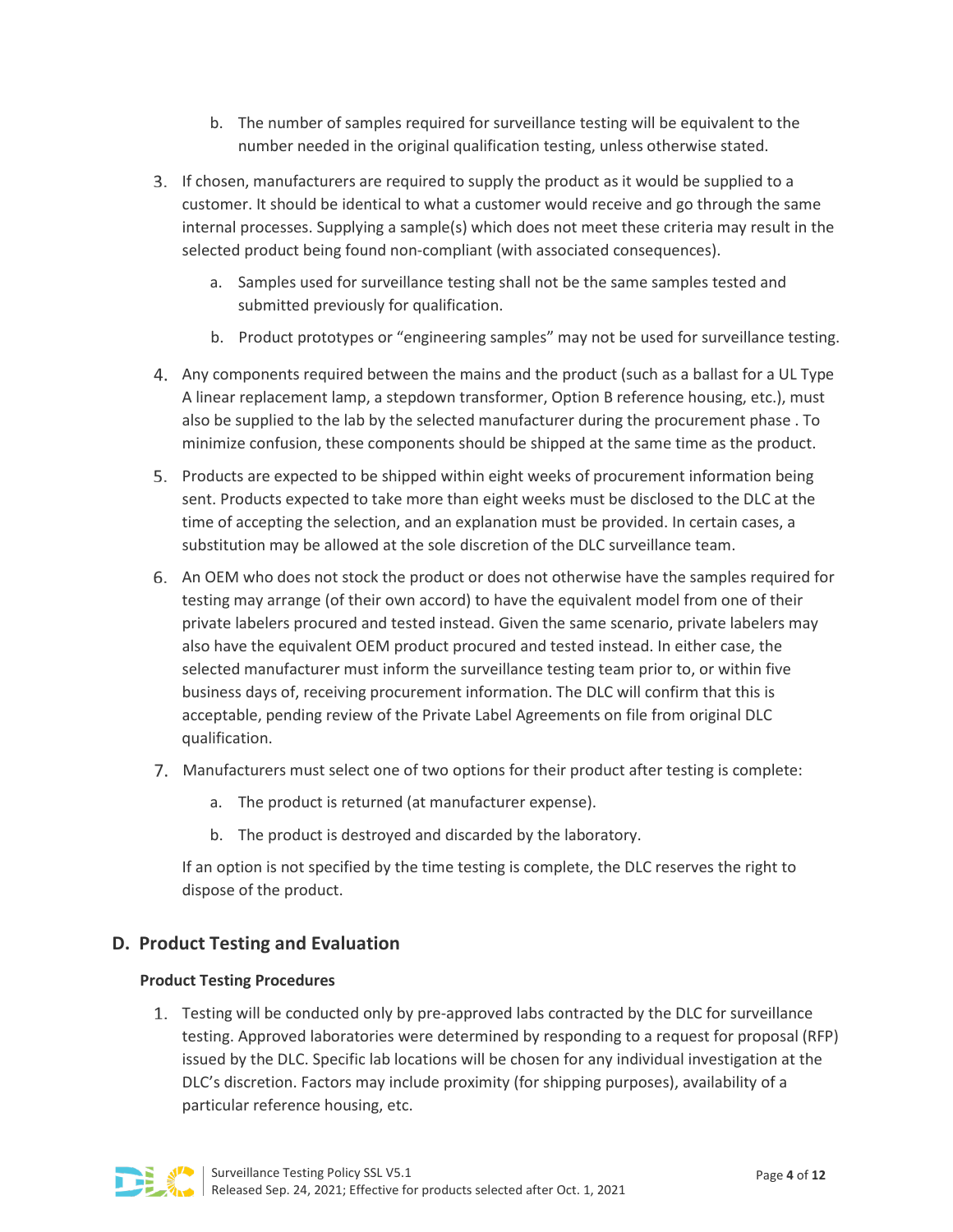- 2. The metrics to be tested will be dependent on the type of test (integrating sphere or goniophotometer) being used.
- Dual Mode products (UL Type A or B) will be tested using an approved ballast. The ballast shall be sent by the manufacturer with the product, as described in [Section C.4.](#page-3-0)
- Products requiring testing in a reference housing will be tested in a housing selected by the DLC from the Approved and Pre-approved Equivalent lists (found [here\)](https://www.designlights.org/our-work/solid-state-lighting/technical-requirements/approved-pre-approved-housings/). As DLC policy states, a product is expected to meet the Technical Requirements in any of the approved reference housings.
	- a. Alternatively, a manufacturer may provide the preferred housing for surveillance testing (must be an approved reference housing). If this option is chosen, the manufacturer is responsible for all costs associated with providing the housing.
- The test lab will look for any obvious signs that the product is not performing as intended (i.e., inability to stabilize the product). The manufacturer will be notified in those cases and testing will resume once the issue has been resolved. This may necessitate procurement of new samples (at manufacturer expense).

#### **Product Evaluation**

The DLC will evaluate every product against two tables. **Table 1** is used to verify that the product meets the Technical Requirements. **Table 2** is used to ensure that the product not only meets the Technical Requirements, but also lists accurate information on the QPL. A snapshot of the QPL will be taken at the time of selection, and that data will be used as a comparison to the data taken during surveillance testing. Any effort to update a selected product after notification will not be considered unless agreed upon with the DLC prior to the update.

| <b>Metric</b>                                                | <b>Tolerance</b>                                                                      |
|--------------------------------------------------------------|---------------------------------------------------------------------------------------|
| Light Output                                                 | $-10%$                                                                                |
| Luminaire Efficacy                                           | $-4%$                                                                                 |
| Allowable CCT                                                | Defined by ANSI C78.377-2017* <sup>+</sup>                                            |
| <b>Color Rendition</b>                                       | All reported color rendition metrics except IES Rcs, h1: -1 point<br>IES Rcs, h1: -1% |
| Power Factor                                                 | $-3%$                                                                                 |
| <b>THD</b>                                                   | $+5%$                                                                                 |
| Zonal Lumens                                                 | Refer to Table 5 of the Technical Requirements Tables                                 |
| Beam Angle (linear replacement<br>lamps and 2G11 lamps only) | $-5^\circ$                                                                            |

| Table 1: Verifying the Product Meets the Technical Requirements |  |  |
|-----------------------------------------------------------------|--|--|
|-----------------------------------------------------------------|--|--|

\**Defined by ANSI C78.377-2017. It is also referred to for Duv and (x,y) chromaticity coordinates tolerances for indoor categories.*

† *Flexible binning, per the standard, may be used. Applicability for use of flexible binning will be determined by the reported CCT value on the QPL. Flexible binning may only be applied if the reported value falls outside of a "traditional" ANSI bin (2700K, 3000K, …, 5700K, etc). If a product is rated at a specific CCT which is not incorporated as part of the ANSI standard, the DLC will round to the nearest 100K for evaluation purposes.*

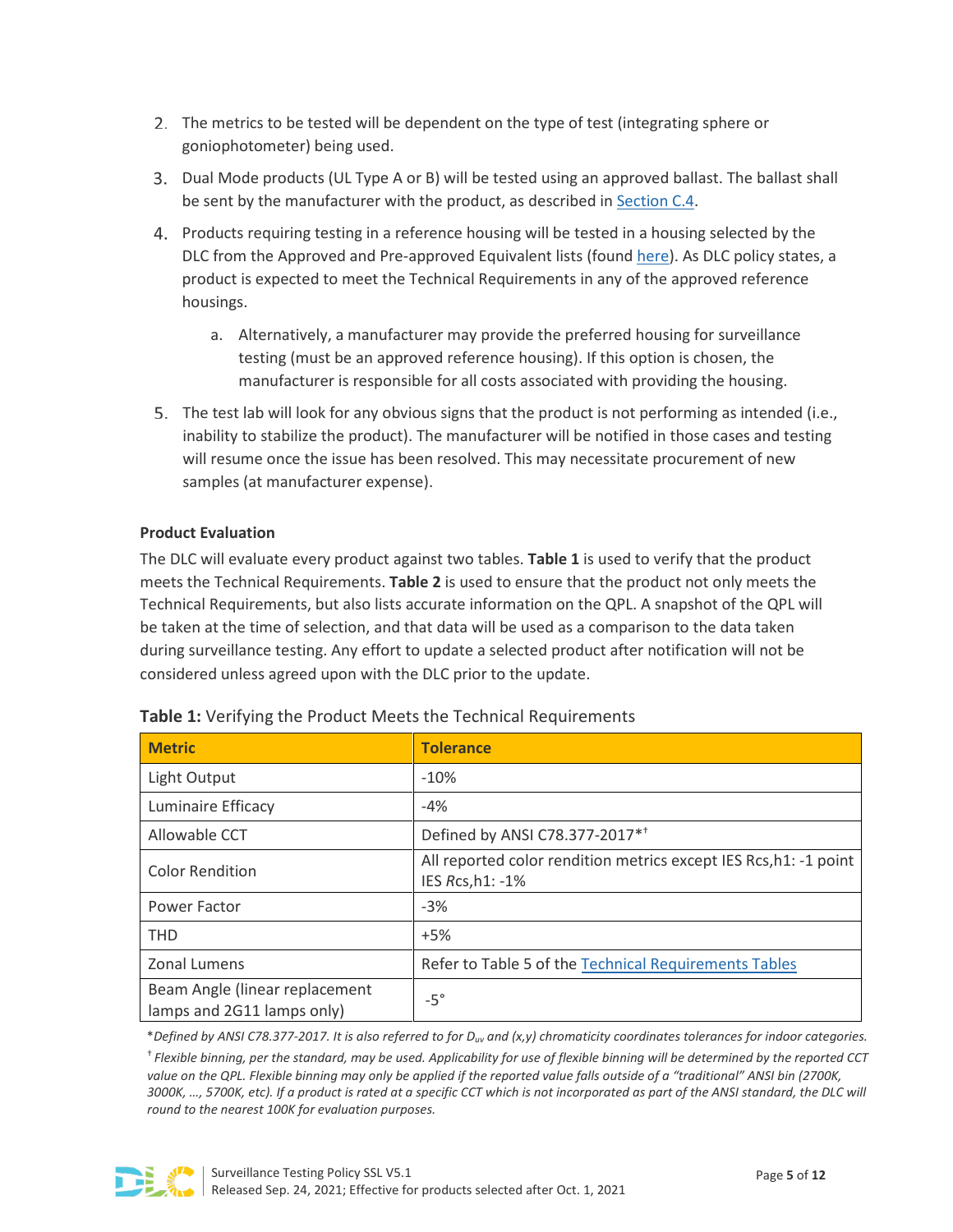## **Table 2:** Verifying Accuracy of QPL Product Data

| <b>Metric</b>                        | <b>Tolerance</b> |
|--------------------------------------|------------------|
| Light Output                         | $-9.6%$          |
| System Wattage                       | $+12.7%$         |
| All reported color rendition metrics | $-5.9\%$         |

- 1. Product spec sheets will be reviewed for potential product misrepresentation (i.e., the product qualified is different than the product received during surveillance testing). This will include the spec sheet submitted for qualification, and may include review of spec sheets found in the marketplace.
	- a. Due to the varying nature of spec sheets, no two cases of product misrepresentation are alike. As an example, a product with a form factor that has changed since qualification would not be allowed under the Surveillance Testing Policy.
- Upon completion of testing, the DLC will review the results. The established tolerances (above) will be applied to the test data to verify compliance.
	- a. When reviewing against Table 1:
		- i. Parent products will have tested data reviewed. Reported data of parent products found to be non-compliant with policy will be corrected outside of surveillance testing.
		- ii. Child products will be evaluated against reported data only.
	- b. When reviewing against Table 2:
		- i. Parent products will have both the tested and reported data listed on the QPL reviewed. These products will only be considered non-compliant if they fail to meet the Table 2 tolerances for both the tested *and* reported data.
		- ii. Child products will be evaluated against reported data only.
	- c. Products will be reviewed against the Primary Use Designation (PUD) that was selected for surveillance testing. If non-compliant, the product will be removed from the selected PUD on the QPL. Additional PUDs will remain on the QPL unless the results (such as failing efficacy) determine that the product does not meet the requirements of the additional PUDs.
	- d. Some Technical Requirements are not explicitly listed in Table 1 or Table 2. These include requirements such as lumens per foot, zonal lumens, or zonal efficacy. For these requirements, the root metric will be examined (e.g., light output when examining lumens per foot).
	- e. For products that were qualified using allowances, the allowance will be applied to the requirement first, followed by the tolerance.

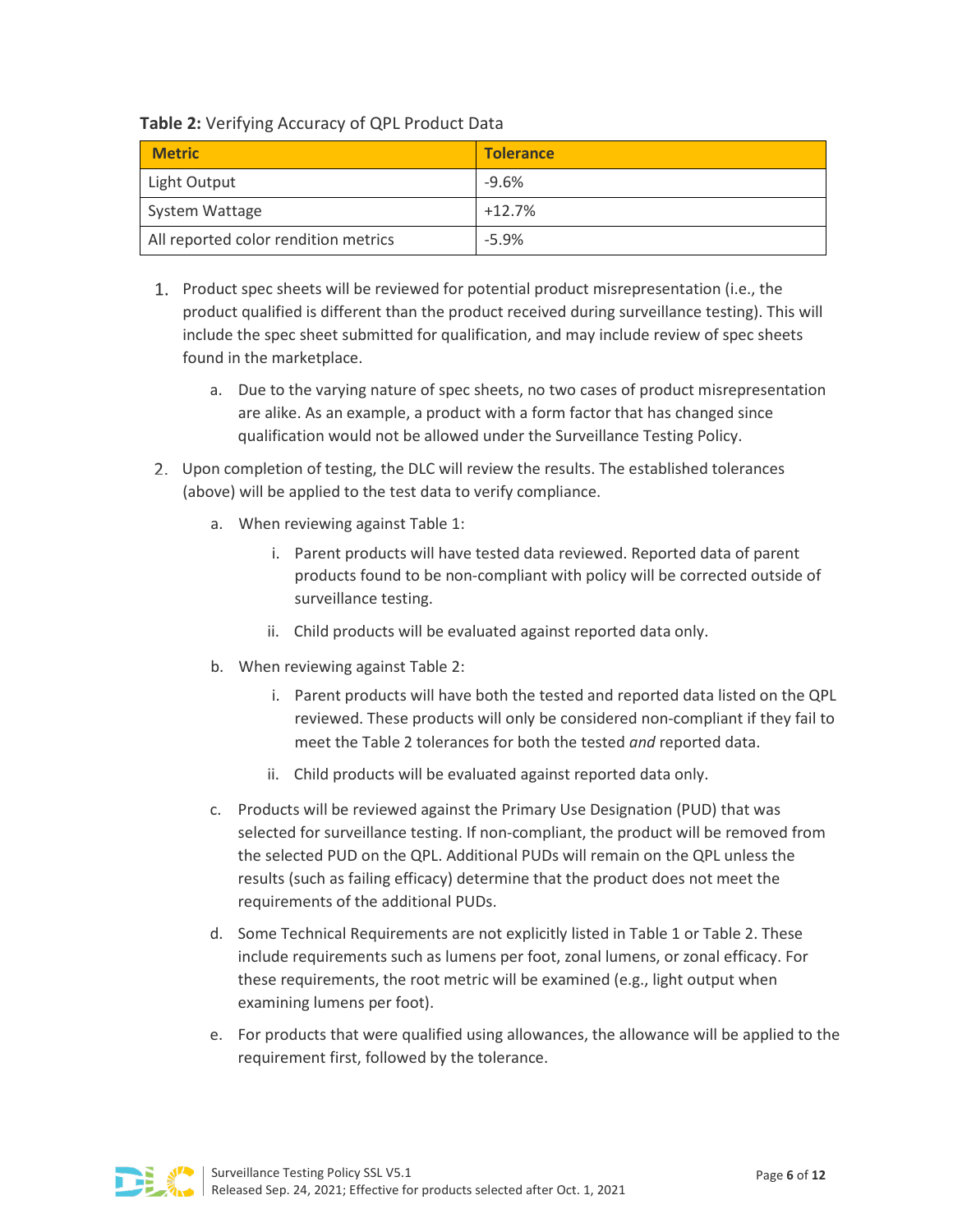- Upon review of the test results, the DLC will notify the manufacturer of the results with a final ruling on the outcome of the testing. The outcomes are as follows:
	- a. The sample meets or exceeds the DLC Technical Requirements and tests within Table 2 tolerances: the product is considered compliant, and no further action is needed.
	- b. The sample failed to meet the DLC Technical Requirements when using Table 1 tolerances: the product is considered non-compliant. See [Section F](#page-7-0) for consequences.
	- c. The sample meets the DLC Technical Requirements but falls outside Table 2 tolerances: the product is considered non-compliant. See [Section F](#page-7-0) for consequences.

# **E. Appeals**

- The selected manufacturer will have the option to appeal the results. This process must be started within five business days of receiving the results from the DLC. Any fees required to investigate the appeal will be at the sole responsibility of the manufacturer requesting the appeal. Appeals are only applicable to the results of testing; there is no appeal process for the consequences enforced. The product(s) may be delisted from the QPL upon failure and during the appeals process. If the original ruling is overturned, the product(s) will return to the QPL with the original date of qualification at the conclusion of the appeal.
- 2. An appeal must include:
	- a. Sufficient detail (with technical justification) that addresses the reason for questioning the validity of the test results, as well as a remedy to the situation.
	- b. Agreement to pay the fees associated with the appeal. Fees will be based on administrative cost of the appeal and the fees associated with any additional required testing or product procurement to resolve the appeal.
- The following are some examples of items that will not be considered during the appeals process:
	- a. Manufacturers indicating a change to a supplier's process.
	- b. The wrong product was sent.
	- c. Different test data on the same product with no technical justification.
- The DLC will review the appeal and reserves the right to ask for additional information or reject the appeal if sufficient information to explain the situation cannot be provided. Appeals will either be:
	- a. Accepted: An accepted appeal may require additional product testing. If so, the procedures listed above (for procurement and testing) will be repeated. Any new test results will be used to make a final determination of the tested product's performance.
	- b. Rejected: If an appeal is rejected, the original failure ruling will stand, and the product(s) will remain delisted from QPL.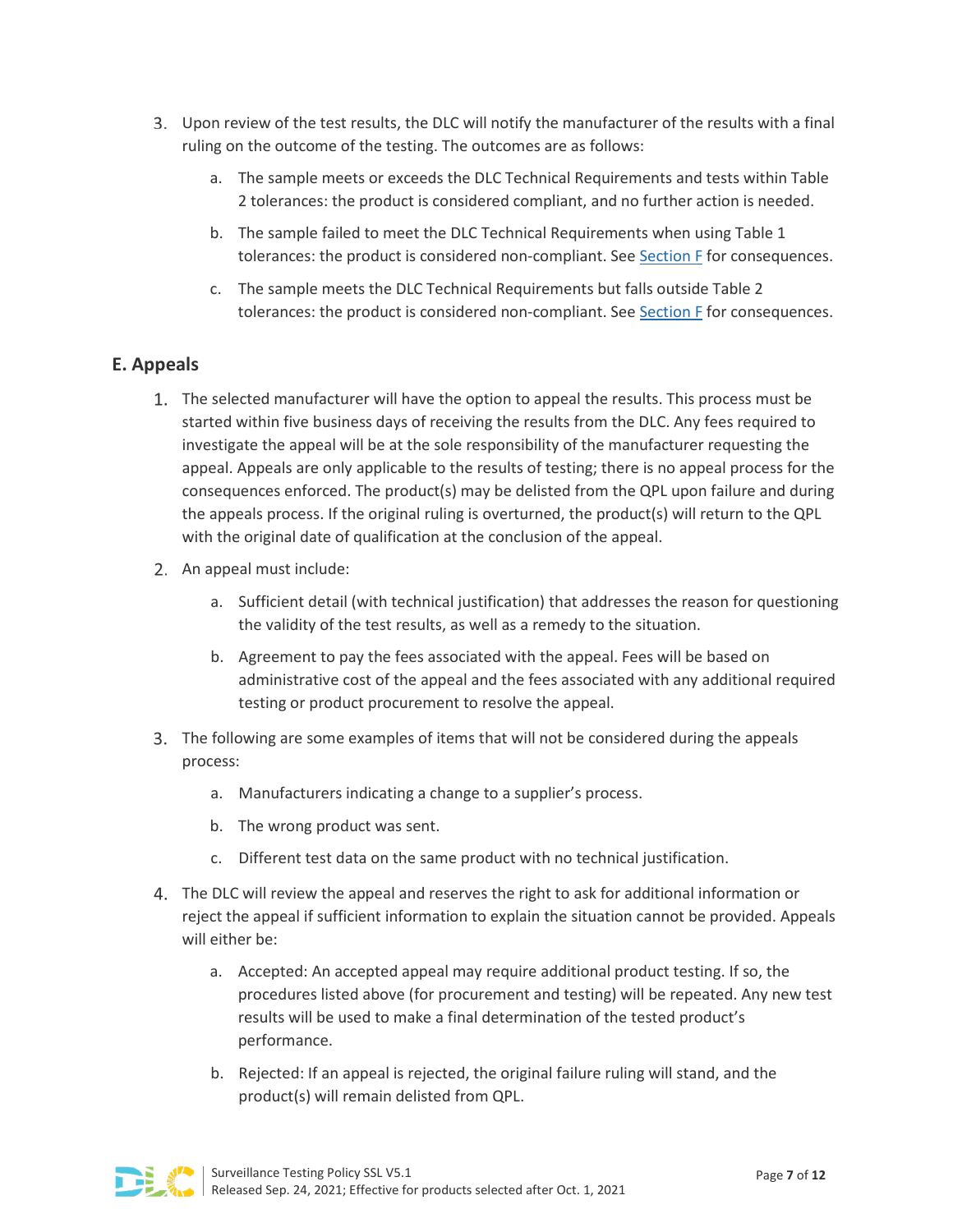- The manufacturer will be notified at the end of the appeals process as to the results of the appeal. Appeal results are final.
- 6. Products will not be returned to the manufacturer until the entirety of the process, including appeals, has concluded.

## <span id="page-7-0"></span>**F. Consequences**

The following is a summary of consequences that may be implemented due to non-compliance with DLC policy. Additional consequences may be imposed at the discretion of the DLC. The intent of any consequence is to ensure that products that have been listed with unreliable data on the QPL are subject to appropriate corrective actions.

#### **Non-Compliance Due to Product Testing**

- The selected product fails to meet the DLC Technical Requirements using Table 1 tolerances:
	- a. **First instance**: A product that fails surveillance testing for the first time will be removed from the QPL. Products associated with the failed product will also be delisted; this includes all family members (regardless of whether the selected product was a parent or child product) and private labels. If the selection was a private labeled product, this means that the equivalent OEM product, as well as any other equivalent private labels, will be delisted. DLC Members will have access to generalized information about products that have been removed from the QPL due to surveillance testing.
	- b. **Second instance**: All first instance consequences. Additionally, the manufacturer may be suspended from the DLC program for a period of up to 12 months. A suspension prohibits manufacturers from submitting or qualifying any products during that timeframe.
	- c. **Third instance**: All first and second instance consequences. Additionally, the manufacturer's remaining products on the QPL, including private labels, may be delisted until compliance is assured.
- 2. Selected product falls outside Table 2 tolerances, but still meets DLC Technical Requirements:
	- a. **First instance**:
		- i. **Parent Product**: The manufacturer is required to update the individual product on the QPL (at the full application fee), or may opt to have the product delisted. If the manufacturer chooses to update the product, [a new](https://www.designlights.org/our-work/solid-state-lighting/submit-a-product/product-update-applications/)  [application](https://www.designlights.org/our-work/solid-state-lighting/submit-a-product/product-update-applications/) must be submitted within 15 business days of receiving the results. If this time elapses without an update application being submitted, all associated child products and private labels (if selected product was an OEM) will be delisted. If selected product was a private labeled product, the OEM's product will not automatically be delisted. The selected product's family, as

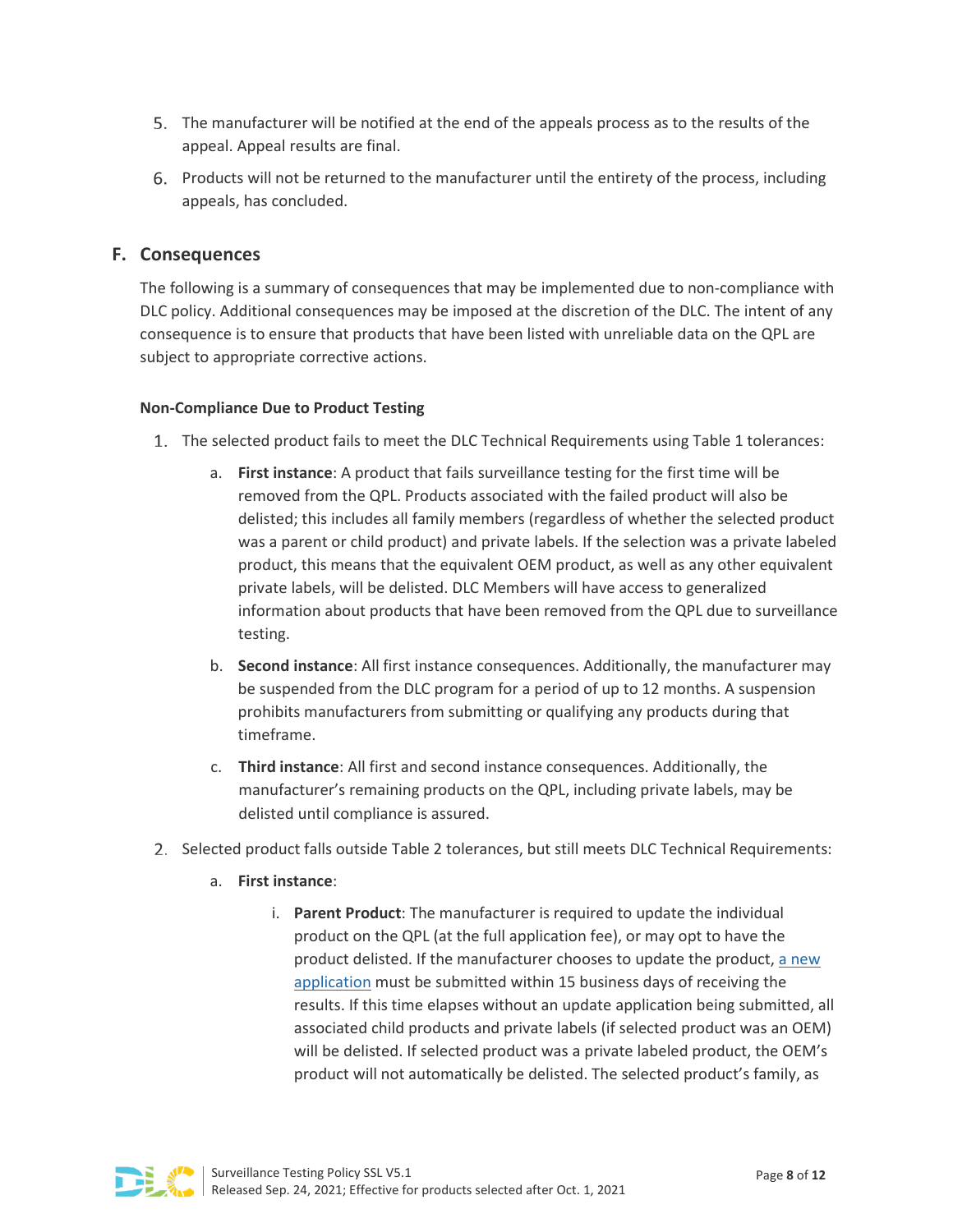well as the equivalent family from any private labeler, may be flagged for additional screening in a future round of testing.

- ii. **Child Product**: The manufacturer is required to update the individual product on the QPL (at the full application fee), or may opt to have the product delisted. If the manufacturer chooses to update the product, a new application must be submitted within 15 business days of receiving the results. If this time elapses without an update application being submitted, the product will be delisted. If selected product was a private labeled product, the OEM's product will not automatically be delisted. The selected product's family, as well as the equivalent family from any private labeler, may be flagged for additional screening in a future round of testing.
	- − If a child product fails the Table 2 requirements and the data demonstrates that it should become the new worst-case product in the family (i.e., it should be a parent), the whole family will be delisted. The manufacturer must [submit a new application](https://www.designlights.org/our-work/solid-state-lighting/submit-a-product/product-update-applications/) to ensure compliance. New model numbers are not required. The new family may be flagged for additional screening in a future round.
- b. **Second instance**: All first instance consequences. Additionally, the manufacturer may be suspended from the DLC program for a period of up to three months.
- c. **Third instance**: All first and second instance consequences. Additionally, the manufacturer's remaining products on the QPL, including private labels, may be delisted until compliance is assured.
- Selected product meets or exceeds the DLC Technical Requirements, and tests within tolerances listed in Table 2 above: No action taken. The manufacturer may opt to [update the](https://www.designlights.org/our-work/solid-state-lighting/submit-a-product/product-update-applications/)  [product](https://www.designlights.org/our-work/solid-state-lighting/submit-a-product/product-update-applications/) at their discretion. Normal application fees will apply.

#### **Non-Compliance Outside of Product Testing (during surveillance testing selection)**

- 1. Manufacturer declines to move forward with the selection:
	- a. **First time declining**:
		- i. **OEM**: The selected product will be delisted. If it was a parent product, the whole family will be delisted. Any delisted products will have their associated private labeled products delisted.
		- ii. **Private Labeler**: The selected product will be delisted. If it was a parent product, the whole family will be delisted. OEM products will not be delisted.
		- iii. **Both:** Increased likelihood of another product from the manufacturer being chosen for surveillance testing.
	- b. **Second time declining**: All first-time declining consequences. Additionally, the manufacturer may be suspended from the DLC program for a period of up to six months, including delisting of other products currently listed on the QPL.

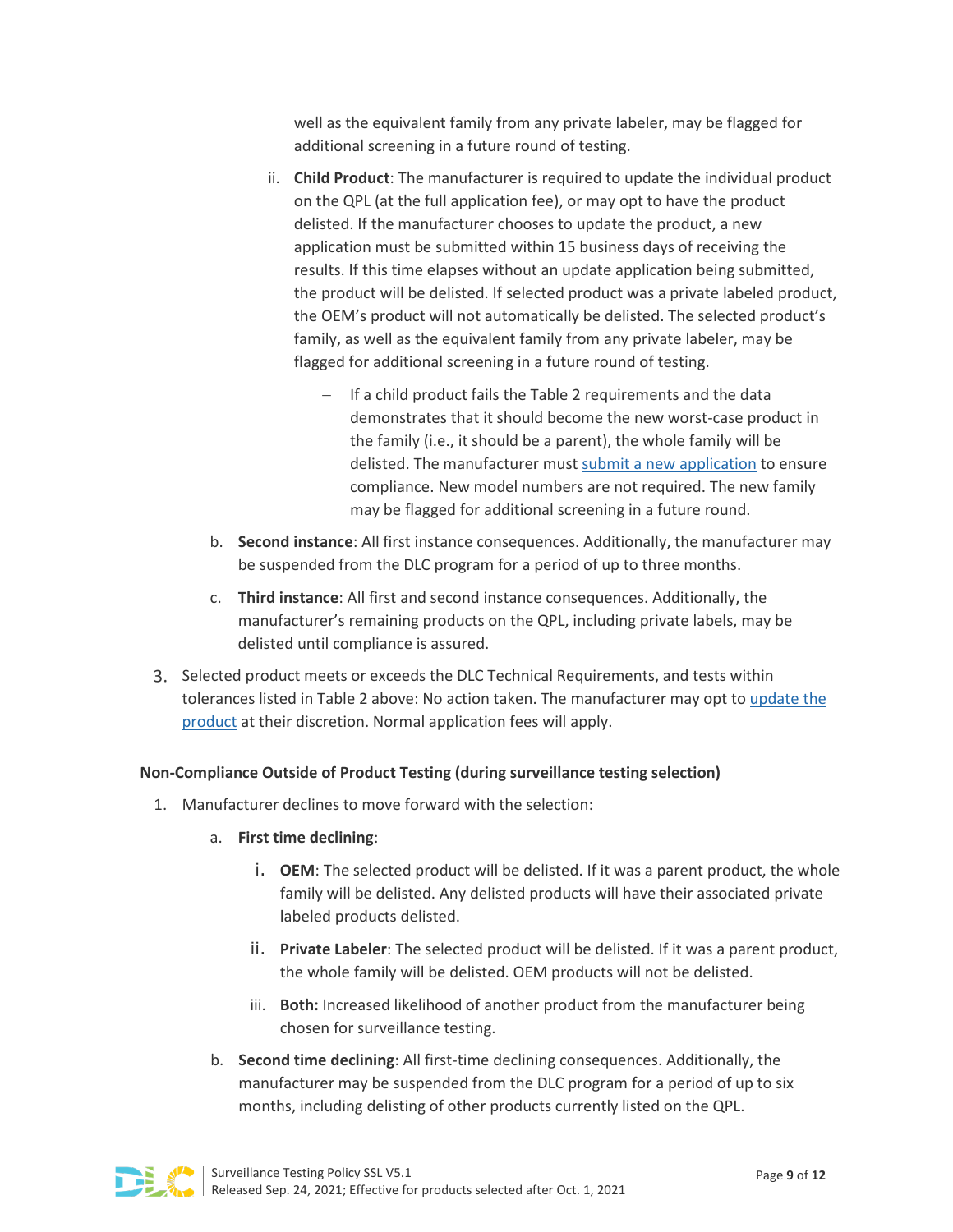- 2. Manufacturer misses a published deadline (response to notification, invoice deadline, procurement deadline, etc.):
	- a. **OEM**: The selected product will be delisted. If it was a parent product, the whole family will be delisted. Any delisted products will have their associated private labeled products delisted.
	- b. **Private Labeler**: The selected product will be delisted. If it was a parent product, the whole family will be delisted. OEM products will not be delisted.
	- c. **Multiple missed deadlines (OEM or Private Labeler)**: All first-time consequences. Additionally, the manufacturer may be suspended from the DLC program for a period of up to six months, including delisting of other products currently listed on the QPL.
- 3. Product misrepresentation:
	- a. Product misrepresentation is handled on a case-by-case basis and consequences may include product delistings, suspensions, and/or fines. Fines will only be used as a last resort to recover the costs associated with prolonged efforts to bring a manufacturer into compliance.
- 4. Other/Miscellaneous:
	- a. Situations not outlined in this policy will be handled at the sole discretion of the DLC.

## **G. Re-listing Products**

Products which are:

- 1. Delisted due to declining the selection or non-response:
	- a. These products may be re-submitted throug[h the normal application process](https://www.designlights.org/our-work/solid-state-lighting/submit-a-product/) no earlier than six months after the date delisted. Normal application fees will be assessed.
- 2. Delisted due to failing the Table 1 requirements:
	- a. These products may be re-submitted through [the normal application process](https://www.designlights.org/our-work/solid-state-lighting/submit-a-product/) with *new testing and new model numbers*. The same model number may not be used unless otherwise noted i[n Section F.](#page-7-0) Normal application fees will be assessed.
- 3. Delisted due to failing the Table 2 requirements:
	- a. These products may be re-submitted through [the normal application process](https://www.designlights.org/our-work/solid-state-lighting/submit-a-product/) with new testing. Normal application fees will be assessed. New model numbers are not required.
	- b. Note that this does not apply to products that failed only the Table 2 requirements and were updated within the allotted timeframe.
- Delisted due to failing Table 1 requirements, *but* surveillance testing data falls within the Table 2 tolerances:

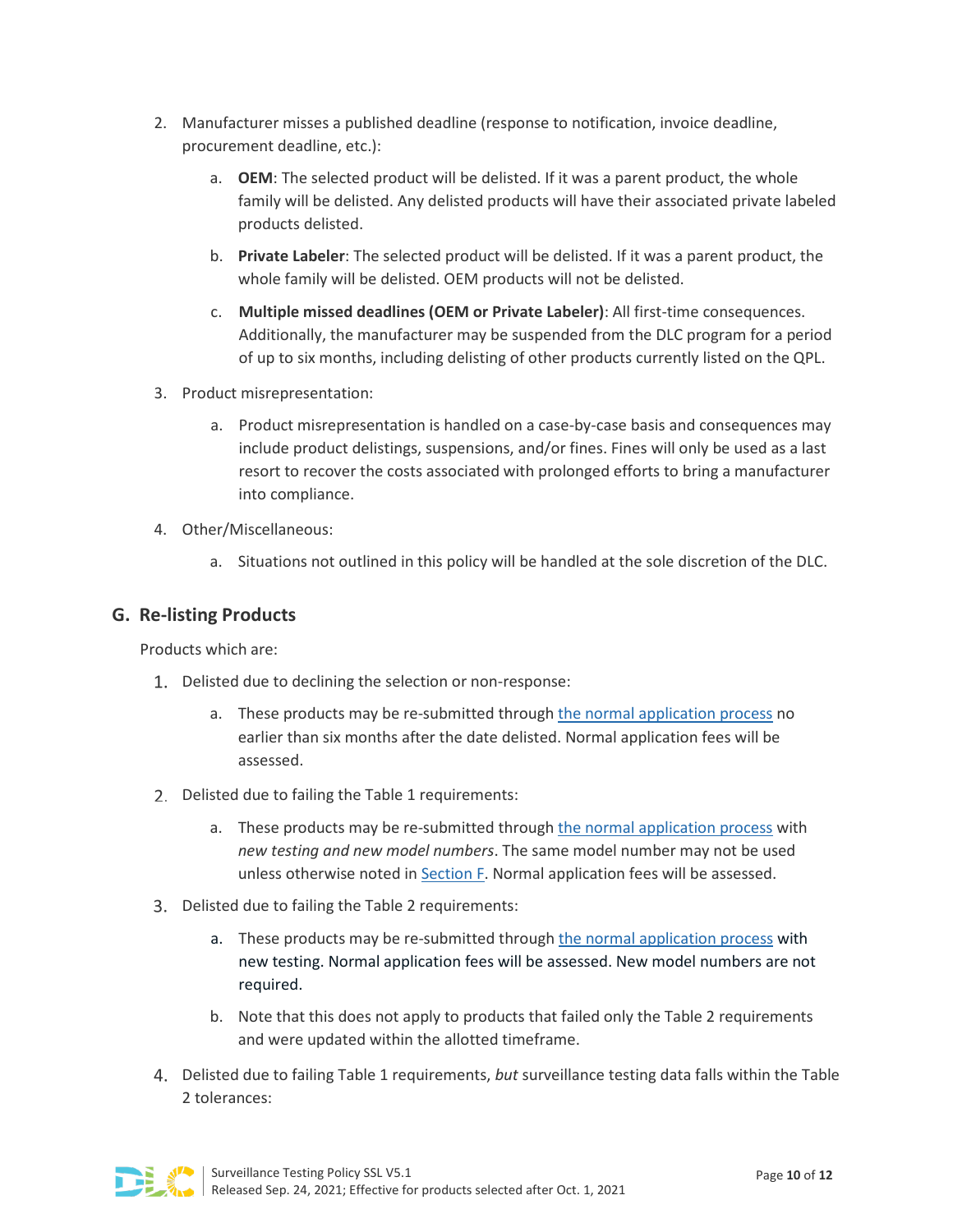- a. These products may be re-submitted through [the normal application process](https://www.designlights.org/our-work/solid-state-lighting/submit-a-product/) with new testing. Normal application fees will be assessed. New model numbers are not required.
- b. Note: This applies only to the three metrics currently in Table 2.

# **Safety Certification Verification**

In an effort to streamline the application submission process, the DLC [changed the verification process](https://www.designlights.org/wp-content/uploads/2021/07/DLC_Testing-Reporting-Requirements-Safety-Certification_07302021.pdf)  [for safety certification coverage](https://www.designlights.org/wp-content/uploads/2021/07/DLC_Testing-Reporting-Requirements-Safety-Certification_07302021.pdf) on March 26, 2018 (Technical Requirements V4.3). With this revision, the DLC only requires a compliance certificate and statement from the manufacturer certifying that all products contained therein are covered.

To ensure the veracity of claims made during qualification, the DLC will carry out a more in-depth verification on a select number of products each year. If qualified under Technical Requirements V4.3 or later, that product's safety certification will automatically be reviewed during the normal surveillance testing process. Additionally, the DLC reserves the right to examine products for safety compliance outside of the traditional surveillance testing process. While manufacturers will not receive explicit notification of this verification, manufacturers will be notified in the event of non-compliance.

## **H. Safety Certification Verification Process**

- 1. Product is selected by the DLC, either as part of the existing Surveillance Testing Program, or independently.
- 2. The DLC verifies the following information from relevant safety organization:
	- a. Manufacturer Name
	- b. Model Number
	- c. Unique Identifier/reference number
		- i. CSA: Certificate Number
		- ii. Intertek: Report Number
		- iii. UL: File Number
		- iv. Other: the DLC will work to identify proper documentation reference number
- The DLC confirms whether or not the product is covered by the certificate/report/file number/etc. provided during qualification.
	- a. Note that if, after qualification, the safety documentation gets updated so that any model number(s) listed on the QPL are no longer covered by the original safety certificate, it is the responsibility of the manufacturer to submit the revised documentation to the DLC so that the DLC records can be updated accordingly.